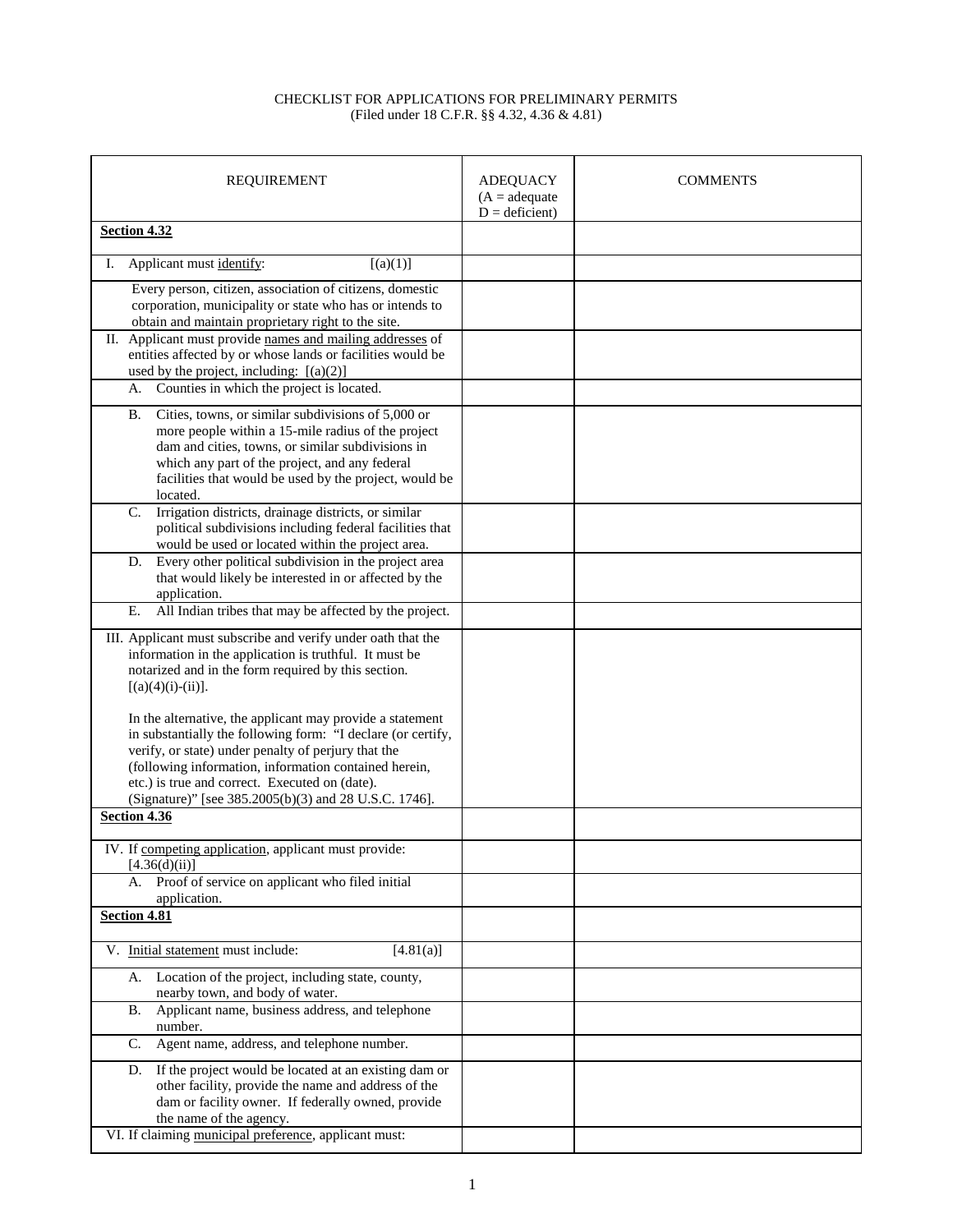| <b>REQUIREMENT</b>                                                        | <b>ADEQUACY</b><br>$(A = adequate)$<br>$D =$ deficient) | <b>COMMENTS</b> |
|---------------------------------------------------------------------------|---------------------------------------------------------|-----------------|
| Be competent under state law to engage in the<br>А.                       |                                                         |                 |
| power business.<br>Submit evidence of municipal status with:<br><b>B.</b> |                                                         |                 |
| Copies of applicable state/local laws or a<br>1.                          |                                                         |                 |
| municipal charter; or                                                     |                                                         |                 |
| Other appropriate legal authority.<br>2.                                  |                                                         |                 |
| VII. Exhibit 1 must include, to the extent possible: $[4.81(b)]$          |                                                         |                 |
| <b>Project Features</b><br>А.                                             |                                                         |                 |
| For each dam and spillway:<br>1.                                          |                                                         |                 |
| General configuration (type)<br>a.                                        |                                                         |                 |
| Composition<br>b.                                                         |                                                         |                 |
| Height<br>c.                                                              |                                                         |                 |
| Length<br>d.                                                              |                                                         |                 |
| If existing dam, age and condition.<br>e.                                 |                                                         |                 |
| For each penstock:<br>2.                                                  |                                                         |                 |
| Length<br>a.                                                              |                                                         |                 |
| Diameter<br>b.                                                            |                                                         |                 |
| Composition<br>c.                                                         |                                                         |                 |
| If existing penstock, age and condition.<br>d.                            |                                                         |                 |
| For each powerhouse:<br>3.                                                |                                                         |                 |
| Composition and dimensions<br>a.                                          |                                                         |                 |
| If existing powerhouse, age and condition.<br>b.                          |                                                         |                 |
| Description of each tailrace or other project<br>4.                       |                                                         |                 |
| structures, existing or proposed.                                         |                                                         |                 |
| Reservoirs, existing or proposed<br>В.                                    |                                                         |                 |
| Surface area<br>1.                                                        |                                                         |                 |
| Storage capacity<br>2.                                                    |                                                         |                 |
| Normal maximum surface elevation<br>3.                                    |                                                         |                 |
| Transmission Lines, existing or proposed<br>$C_{\cdot}$                   |                                                         |                 |
| Number and length<br>1.                                                   |                                                         |                 |
| Voltage capacity<br>2.                                                    |                                                         |                 |
| 3.<br>Interconnections                                                    |                                                         |                 |
| If existing, age and condition.<br>4.                                     |                                                         |                 |
| Generation Data, existing or proposed<br>D.                               |                                                         |                 |
| Estimated average annual energy output<br>1.                              |                                                         |                 |
| Total installed capacity<br>2.                                            |                                                         |                 |
| 3.<br>Number of turbines and generators                                   |                                                         |                 |
| Turbine rating for each unit<br>4.                                        |                                                         |                 |
| Generator rating for each unit<br>5.                                      |                                                         |                 |